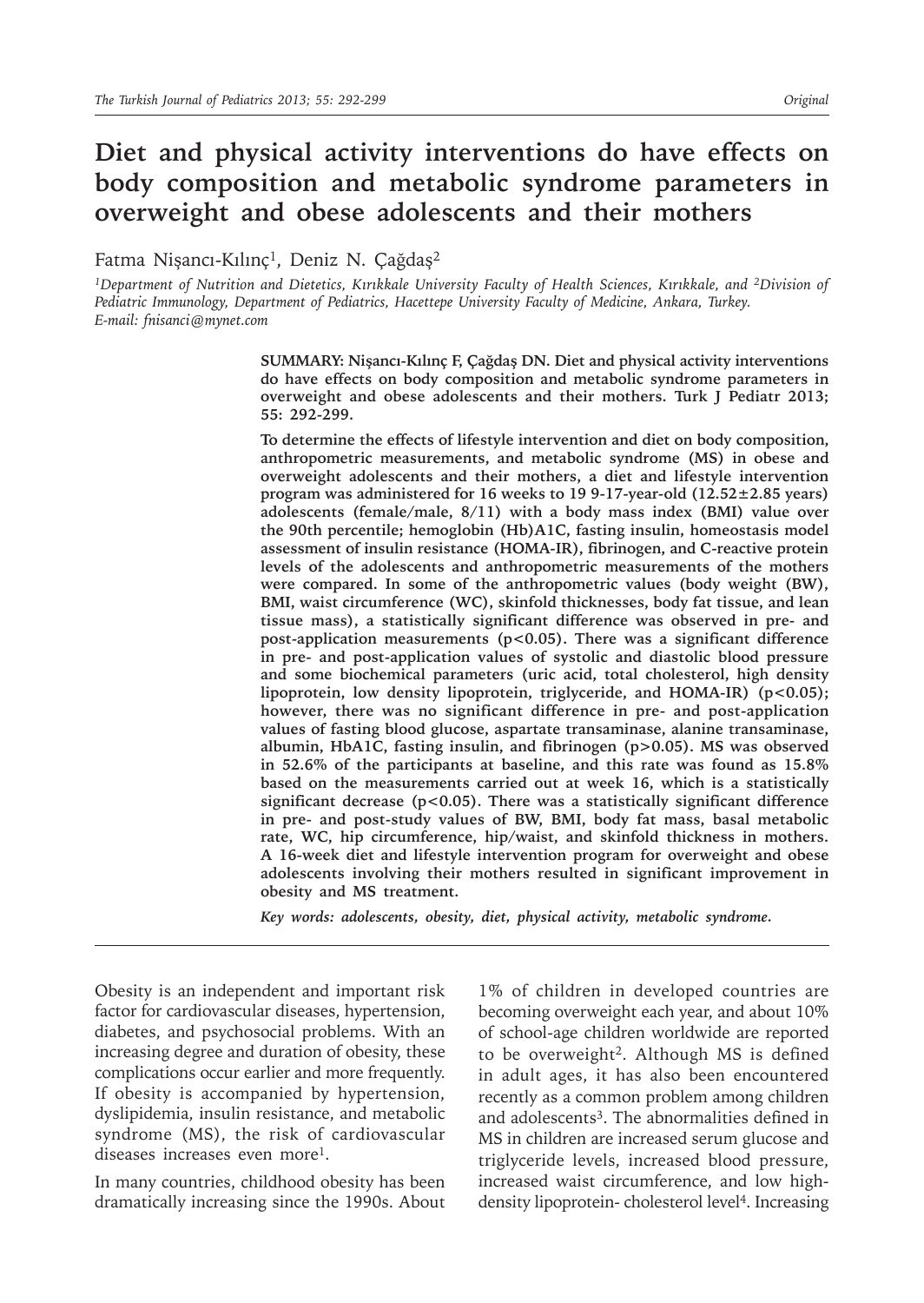obesity among children and adolescents is the leading factor that increases the MS rate among these age groups<sup>3</sup>.

The primary purposes of obesity treatment in children and adolescents are to provide an adequate and balanced nutrition, to analyze their eating misbehaviors and replace them with good behaviors, and to help them acquire a healthy lifestyle. A sedentary lifestyle is another leading factor to be overcome in the treatment of obesity<sup>5</sup>. Lifestyle behaviors, such as healthy nutritional habits, are developed or re-shaped during the adolescence period. These behaviors are generally influenced by several agents, such as family, peers and the media6. Lifestyle modifications, including dietary changes and improvements in physical activity, are the mainstay of treatment in children with obesity and MS<sup>7</sup>. Therefore, first, the families of obese children and adolescents with limited knowledge regarding health and diet-related issues<sup>8</sup> should be informed via the training programs.

This study was performed to determine the effects of diet and physical activity modifications on body composition and MS components in overweight and obese adolescents and their mothers.

### **Material and Methods**

# Subjects

The study included 19 adolescents (9-17 years old; 8 girls, 11 boys) with a body mass index (BMI) value >90th percentile and who had at least one or more components of MS. The mean age of the adolescents participating in this study was  $12.52 \pm 2.85$  years. The percentages of overweight (BMI percentile: 85th-95th) and obese (BMI percentile >95th) adolescents were 31.6% and 68.4%, respectively.

After it was realized that the mothers of most adolescents participating in this study were overweight or obese (89.5%), the mothers of the adolescents were included in the study. The mean age of the mothers participating in this study was  $36.26 \pm 5.70$  years.

# **Study Design**

A lifestyle intervention including diet modification and a physical activity program was applied to the adolescents and their mothers during the 16-week study period. Anthropometric measurements (body weight, height, waist and hip circumference), body composition (fat mass [FM], fat-free mass [FFM], skinfold thicknesses), systolic and diastolic blood pressure (SBP, DBP), hemoglobin, blood glucose, creatinine, uric acid, aspartate transaminase (AST), alanine transaminase (ALT), total cholesterol, high-density lipoprotein (HDL), low-density lipoprotein (LDL), triglyceride, glycosylated hemoglobin, insulin, thyroid stimulating hormone (TSH), fibrinogen, and C-reactive protein (CRP) were analyzed, homeostasis model assessment of insulin resistance (HOMA-IR) was calculated, and MS criteria were evaluated at baseline and week 16.

In order to suggest proper dietary modification, the nutritional habits and food consumption were examined, and daily food consumption was calculated for each child and their mothers. After this evaluation, by taking into account age, gender and stature, an appropriate diet was given to each adolescent, and unhealthy food consumption was restricted in order to provide a maximal weekly 0.5 kg weight loss.

Lifestyle intervention, including physical activity, nutrition education, and behavior therapy, was encouraged in the study group and their mothers. Nutrition counseling that aimed to improve eating habits (i.e. increase whole-grain and fiber intake and fruit and vegetable servings; limit lower nutrient density and higher fat and calorie foods; minimize or eliminate sweetened beverages) was suggested, as it is a critical component of a successful obesity treatment program7,9. Regular breakfast, main meals and snacks were recommended. Moreover, dietary treatment was applied to the overweight and obese mothers of the adolescent, and the changes in the anthropometric measurements and body composition parameters were evaluated at baseline and week 16.

Among the modifications in lifestyle that were suggested to the adolescents and their families was to decrease the amount of time spent being sedentary (i.e., watching television)<sup>9</sup>. In its place, participants were encouraged to walk a minimum of 45 minutes daily, dance with music, increase the activity at home, and take up sportive activities.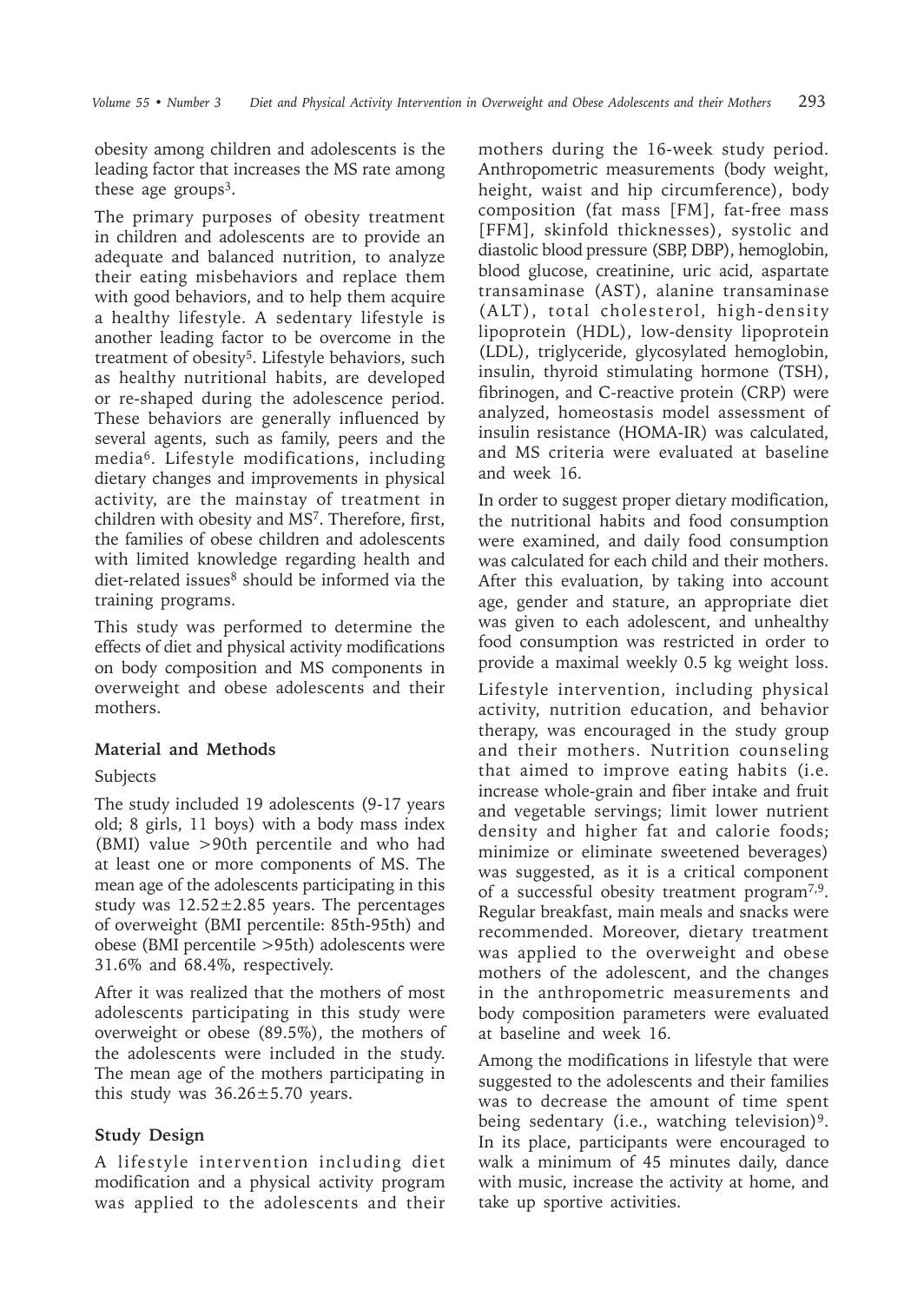All patients and their mothers were followed every two weeks in terms of weight management and adherence to the diet and physical activity program.

### **Anthropometric Measurements**

The anthropometric measurements (weight, height, waist and hip circumference) were recorded, and body compositions were measured by a body composition analyzer. The growth charts for children developed by Ozturk et al.10 were used. These charts include age- and sex-specific BMI references for children and adolescents. Children with BMI percentile >95th percentile were considered as obese, while those with BMI of 85th-95th percentiles were considered as overweight $11$ .

The percentiles of waist circumference developed for Turkish children and adolescents were used<sup>12</sup>. The ratio of waist circumference to height was calculated<sup>13</sup>.

Triceps, biceps, and subscapular skinfold thicknesses were measured using the Harpenden Skinfold Caliper (Holtain Ltd, Brynberian, UK). Percentiles from triceps and subscapular skinfold thicknesses were evaluated<sup>14</sup>.

The percentiles of fat percentage were determined using the charts of fat percentage percentiles developed for healthy Turkish children<sup>15</sup>. Fat percentage  $<$ 10 was considered as underweight and ≥30 was considered as overweight for girls<sup>16</sup>.

In terms of BMI values, the mothers were classified as follows:  $20.0-24.9$  kg/m<sup>2</sup> normal, 25.0-29.9 kg/m<sup>2</sup> overweight, 30.0- 9.9 kg/m<sup>2</sup> obese, and  $>40$  kg/m<sup>2</sup> morbid obese<sup>17</sup>.

Several body composition parameters; namely, BMI, basal metabolism rate (BMR), FM, FFM, total body water (TBW), and impedance were measured by bioelectrical impedance analysis (BIA) (Tanita TBF 300M) in the study group and their mothers. BIA measurements were taken in the morning after the subjects fasted for at least 12 hours (h) and after 15 minutes (min) rest. The subjects stood on the footplate electrodes keeping an upright posture so as to equalize the weight on the right and left feet<sup>18</sup>. According to the BIA analysis, FM index and FFM index [fat mass index  $=$  fat-mass/ (height)<sup>2</sup>, fat-free mass index = fat free mass/  $(height)^2$  were calculated.

### **Metabolic Syndrome Parameters**

The obese children were evaluated for the presence of MS according to the criteria defined by Iannuzzi et al.<sup>19</sup>. According to these criteria, presence of 3 out of 5 criteria (fasting glucose >110 mg/dl; triglycerides >100 mg/dl; HDLcholesterol <45 (males), <50 mg/dl (females); waist >75th percentile for age and gender; SBP/ DBP  $>90<sup>th</sup>$  percentile (age, sex, height)) was accepted as MS for children.

Systolic and diastolic blood pressures (SBP/ DBP) were measured on at least three separate occasions and evaluated according to the percentiles defined by Park et al.20.

The complete blood count, biochemical analysis (glucose, creatinine, uric acid, total protein, albumin, AST, ALT), serum lipids, CRP, fibrinogen, fasting insulin level (before the study  $n=16$ , after the study  $n=9$ ), and TSH (before the study  $n=19$ , after the study n=8) were evaluated in the obese group. For the assessment of insulin resistance, HOMA-IR index<sup>21</sup> (before the study  $n=16$ , after the study n=9) was used.

The study was approved by the Training and Planning Coordination Office of Turkey Yüksek İhtisas Research and Training Hospital. Informed consent was obtained from all subjects and their mothers.

### **Statistical Analysis**

Data were analyzed using the Statistical Package for the Social Sciences (SPSS) 15.0 for Windows (SPSS Inc., Chicago, IL). Paired samples t test was used if the distribution of quantitative variables was normal, and Wilcoxon signed rank test was used if the distribution of quantitative variables was abnormal. Arithmetic mean, standard deviation, median, and range were used as descriptive statistics. A p-value <0.05 was considered significant.

### **Results**

At week 16, the percentages of overweight and obese adolescents were 57.9% and 26.3%, respectively. Before the study, waist circumference measurements of all adolescents were >95th percentile; however, the percentage of adolescents with a waist circumference level  $>95$ <sup>th</sup> percentile was reduced to 63.1% at week 16.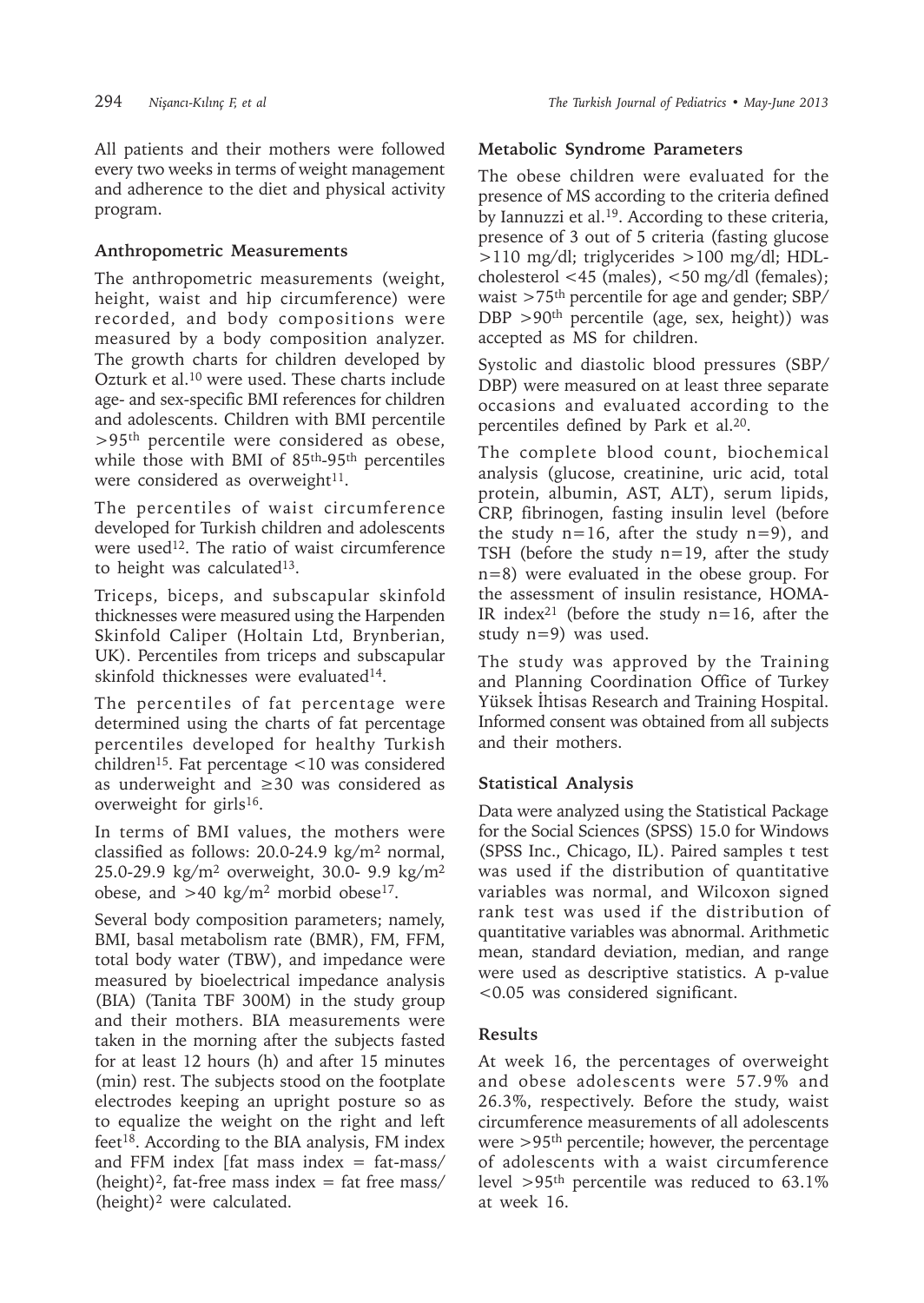The biceps, triceps, subscapular skinfold thicknesses and FM were found to be decreased after the 16-week period (Table I). Before the study, high SBP/DBP values were found in 21% and 52.6% of the participants, respectively. At week 16, both SBP/DBP values were

found to be >95th percentile in 15.8% of the participants. The decrease in SBP/DBP values was statistically significant  $(p<0.05)$  (Table I).

At the beginning of the study, 42% of the adolescents (6 girls, 2 boys) had high total cholesterol. At week 16, all participants had

**Table I.** The Demographic, Anthropometric, Clinical and Metabolic Features Before and After Treatment and Diet

| Parameters                           | Before treatment<br>(Mean $\pm$ SD) | After treatment<br>(Mean $\pm$ SD) | p value     |
|--------------------------------------|-------------------------------------|------------------------------------|-------------|
| Body weight (kg)                     | $60.83 \pm 13.13$                   | $56.15 \pm 13.13$                  | p < 0.05    |
| Height (cm)                          | $150.42 \pm 11.12$                  | $151.89 \pm 10.58$                 | p<0.05      |
| Body mass index (kg/m <sup>2</sup> ) | $26.52 \pm 3.39$                    | $24.15 \pm 3.35$                   | p<0.05      |
| Waist (cm)                           | $83.37 \pm 6.33$                    | $77.89 \pm 5.93$                   | p < 0.05    |
| Hip (cm)                             | $95.47 \pm 9.79$                    | $91.68 \pm 9.63$                   | p < 0.05    |
| Waist/hip ratio                      | $0.88$ $(0.72-0.97)$ *              | $0.85$ $(0.7-0.95)$ *              | p < 0.05    |
| Waist/height ratio                   | $0.56 \pm 0.04$                     | $0.51 \pm 0.03$                    | p < 0.05    |
| Biceps skinfold thickness (mm)       | $10(6-20)*$                         | $7(4-20)^*$                        | p < 0.05    |
| Triceps skinfold thickness (mm)      | $25.35 \pm 4.85$                    | $20.05 \pm 5.24$                   | p<0.05      |
| Subscapular skinfold thickness (mm)  | $25 \pm 9.3$                        | $18.42 \pm 7.2$                    | p < 0.05    |
| Systolic blood pressure (mmHg)       | 110 (80-150)*                       | 100 (80-120)*                      | p<0.05      |
| Diastolic blood pressure (mmHg)      | 75 (50-85)*                         | 60 (50-80)*                        | p < 0.05    |
| Basal metabolism rate (kkal)         | $1585 \pm 191.67$                   | $1519.37 \pm 175.31$               | p < 0.05    |
| Fat mass (kg)                        | $19.80 \pm 7.64$                    | $14.42 \pm 6.23$                   | p<0.05      |
| Fat mass (%)                         | $31.77 \pm 6.8$                     | $24.82 \pm 6.14$                   | p<0.05      |
| Fat-free mass (kg)                   | $41.04 \pm 7.69$                    | $41.74 \pm 7.07$                   | p<0.05      |
| Hemoglobin (g/dl)                    | $13.38 \pm 1.01$                    | $13.59 \pm 0.98$                   | p < 0.05    |
| Glucose (g/dl)                       | 88 (76-100)*                        | 90 (77-95)*                        | $_{\rm NS}$ |
| Creatinine (mg/dl)                   | $0.61 \pm 0.12$                     | $0.59 \pm 0.15$                    | p < 0.05    |
| Uric acid (mg/dl)                    | $4.64 \pm 1.27$                     | $4.28 \pm 0.99$                    | p < 0.05    |
| Aspartate transaminase (IU/L)        | $23.21 \pm 6.79$                    | $20.89 \pm 4.86$                   | <b>NS</b>   |
| Alanine transaminase (IU/L)          | $21.95 \pm 9.66$                    | $15.26 \pm 4.25$                   | <b>NS</b>   |
| Total cholesterol (mg/dl)            | $180.47 \pm 42.56$                  | $157.32 \pm 22.39$                 | p < 0.05    |
| High-density lipoprotein (mg/dl)     | $51.05 \pm 8.87$                    | $51.05 \pm 11.83$                  | <b>NS</b>   |
| Low-density lipoprotein (mg/dl)      | $106.58 \pm 37.2$                   | $90.26 \pm 24.54$                  | p < 0.05    |
| Triglyceride (mg/dl)                 | $112.37 \pm 47.75$                  | $80 \pm 19.72$                     | p < 0.05    |
| $HbA_1C$ (%)                         | $5.70 (5-7.3)^*$                    | 5.90 (4.94-7)*                     | <b>NS</b>   |
| Fasting insulin $(\mu I U/ml)$       | $13.72 \pm 7.04$                    | $12.27 \pm 5.8$                    | <b>NS</b>   |
| <b>HOMA-IR</b>                       | $2.92$ $(1.54-8.12)$ <sup>*</sup>   | $2.61 (0.76 - 5.35)^*$             | p < 0.05    |
| Thyroid stimulating hormone (mLU/L)  | $2.56 \pm 0.99$                     | $2.75 \pm 1.33$                    | p<0.05      |
| Fibrinogen (g/L)                     | $3.29 \pm 0.75$                     | $3.11 \pm 0.52$                    | <b>NS</b>   |
| C-reactive protein (mg/dl)           | $0.55 \pm 0.92$                     | $0.48 \pm 0.93$                    | <b>NS</b>   |

\* Median (minimum-maximum)

NS: Not significant. HOMA-IR: Homeostasis model asssessment of insulin resistance.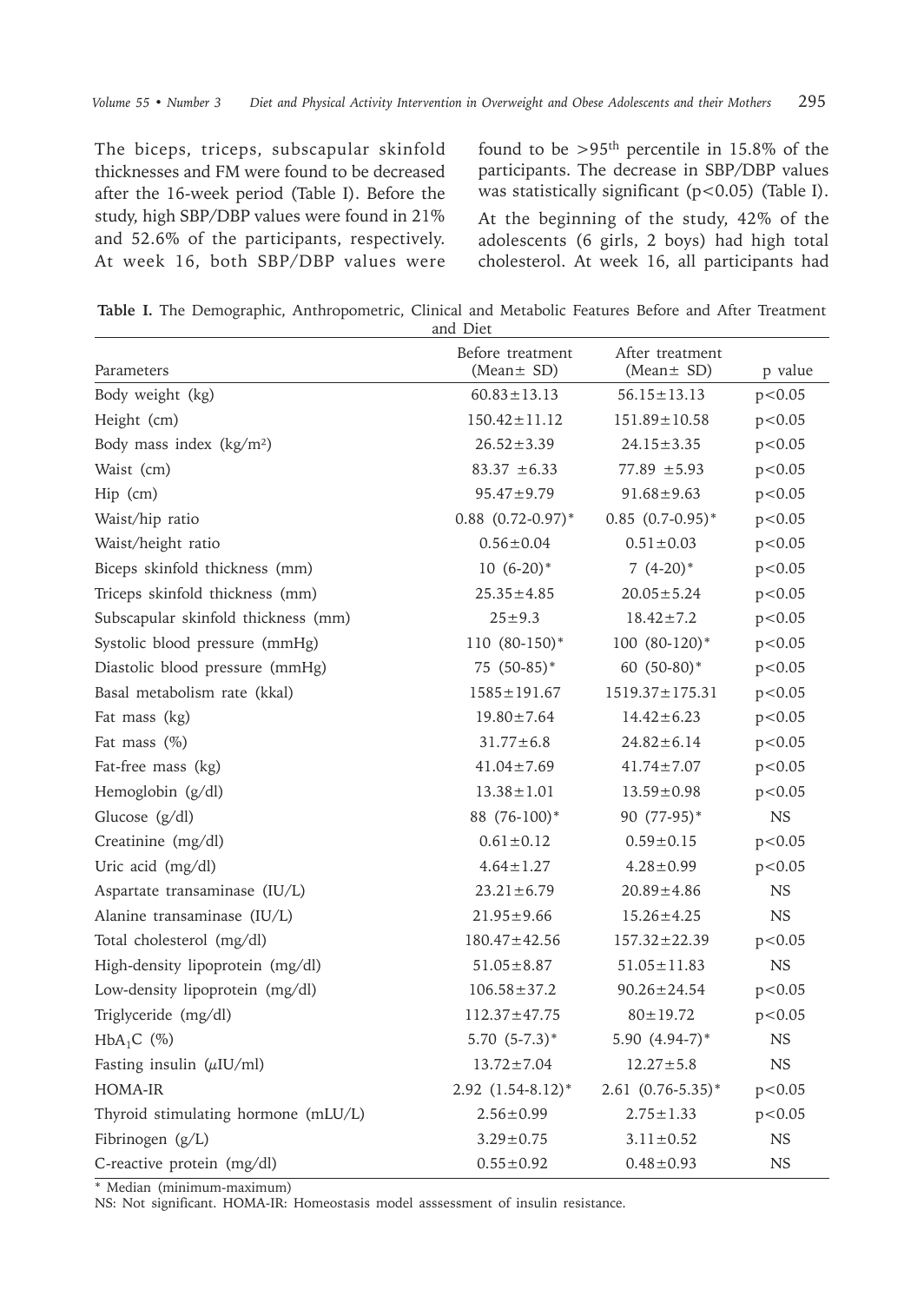a total cholesterol value within normal limits. Similarly, while 31.6% of the participants (5 girls, 1 boy) had a high LDL value before the study, it was within normal limits at week 16. Triglyceride levels were high in 36.8% of the participants (4 girls, 3 boys) at the beginning of the study, and were found within normal limits after the study. The decrease in total cholesterol, LDL, and triglyceride values was statistically significant (p<0.05) (Table I).

Metabolic syndrome (MS) was observed in 52.6% (adolescents having 3 or 4 positive criteria of MS) of the adolescents at baseline, while it was observed in 15.8% (adolescents having 3 positive criteria of MS) at week 16, which is a statistically significant decrease (p<0.05). After the treatment, none of the adolescents had 4 or more of the MS criteria. HOMA-IR value was >3.16 in 43.8% and 22.2% of the adolescents at the beginning of the study and at week 16, respectively. In the study, the decrease in HOMA-IR after 16 weeks was found to be significant  $(p<0.05)$ . Furthermore, a decrease in uric acid levels and an increase in hemoglobin and TSH values were observed at the end of the study  $(p<0.05)$  (Table I). In the present study, ALT value was found high at baseline in only 1 female adolescent (BMI level was 90th-95th percentile, and she had low HDL, high total cholesterol and LDL, and family medical history with hypertension, diabetes, coronary artery disease), and it was within normal limits at week 16.

Family medical history included hypertension

and diabetes in 63.2% (5 girls, 7 boys) and 57.9% (4 girls, 7 boys) of adolescents, respectively.

Baseline BMI values of the mothers were as follows: 10.5% had a BMI value of 20.0 - 24.9 kg/m² (normal), 26.3% had a BMI value of 25.0 - 29.9 km² (overweight), and 63.2% had a BMI value  $>30 \text{ kg/m}^2$  (obese). At week 16, the BMI values were as follows: 10.5% had a BMI value of  $20.0 - 24.9$  kg/m<sup>2</sup> (normal), 31.6% had a BMI value of 25.0 - 29.9 kg/m² (overweight), and 57.9% had a BMI value >30 kg/m² (obese). The clinical characteristics of the mothers of the adolescents before and after the program are given in Table II.

## **Discussion**

Obese children and adolescents should be treated at the earliest convenience with diet education as well as lifestyle intervention to increase physical activity and facilitate behavioral change22.

Nutritional lists, including daily calorie needs of the individual in addition to adequate protein intake, should be made. Treatments involving drastic calorie reduction should be avoided. It must be noted that during childhood and adolescence, weight loss should not exceed 2 kg per month because weight loss of more than this amount may cause malnutrition<sup>23</sup>. With such diets, adolescents still experiencing height growth will eventually return to their normal position in the growth chart.

It is essential to involve parents in the treatment

| Before and After Treatment   |                                |                               |         |  |  |
|------------------------------|--------------------------------|-------------------------------|---------|--|--|
| Parameters                   | Before treatment<br>(Mean± SD) | After treatment<br>(Mean± SD) | p value |  |  |
| Body weight (kg)             | $81.07 \pm 12.03$              | $77.86 \pm 10.49$             | p<0.05  |  |  |
| Body mass index $(kg/m2)$    | $32.84$ $(23.5-37-8)*$         | $31.10 (23.4 - 36.5)^*$       | p<0.05  |  |  |
| Waist (cm)                   | $92.95 \pm 10.62$              | $89 + 9.45$                   | p<0.05  |  |  |
| $Hip$ (cm)                   | $111.63 \pm 7.34$              | $107.79 \pm 6.23$             | p<0.05  |  |  |
| Waist/height ratio           | $0.83 \pm 0.06$                | $0.83 \pm 0.06$               | p<0.05  |  |  |
| Basal metabolism rate (kcal) | $1558 \pm 13.47$               | $1532.23 \pm 121.62$          | p<0.05  |  |  |
| Fat mass (kg)                | $31.96 \pm 9.36$               | $28.84 \pm 7.65$              | p<0.05  |  |  |
| Fat mass $(\%)$              | $37.65 \pm 5.48$               | $36.47 \pm 4.68$              | p<0.05  |  |  |
| Fat-free mass (kg)           | $49.09 \pm 3.88$               | $48.96 \pm 3.37$              | p<0.05  |  |  |

**Table II.** The Demographic and Anthropometric Characteristics of the Mothers of the Adolescents

\* Median (minimum-maximum)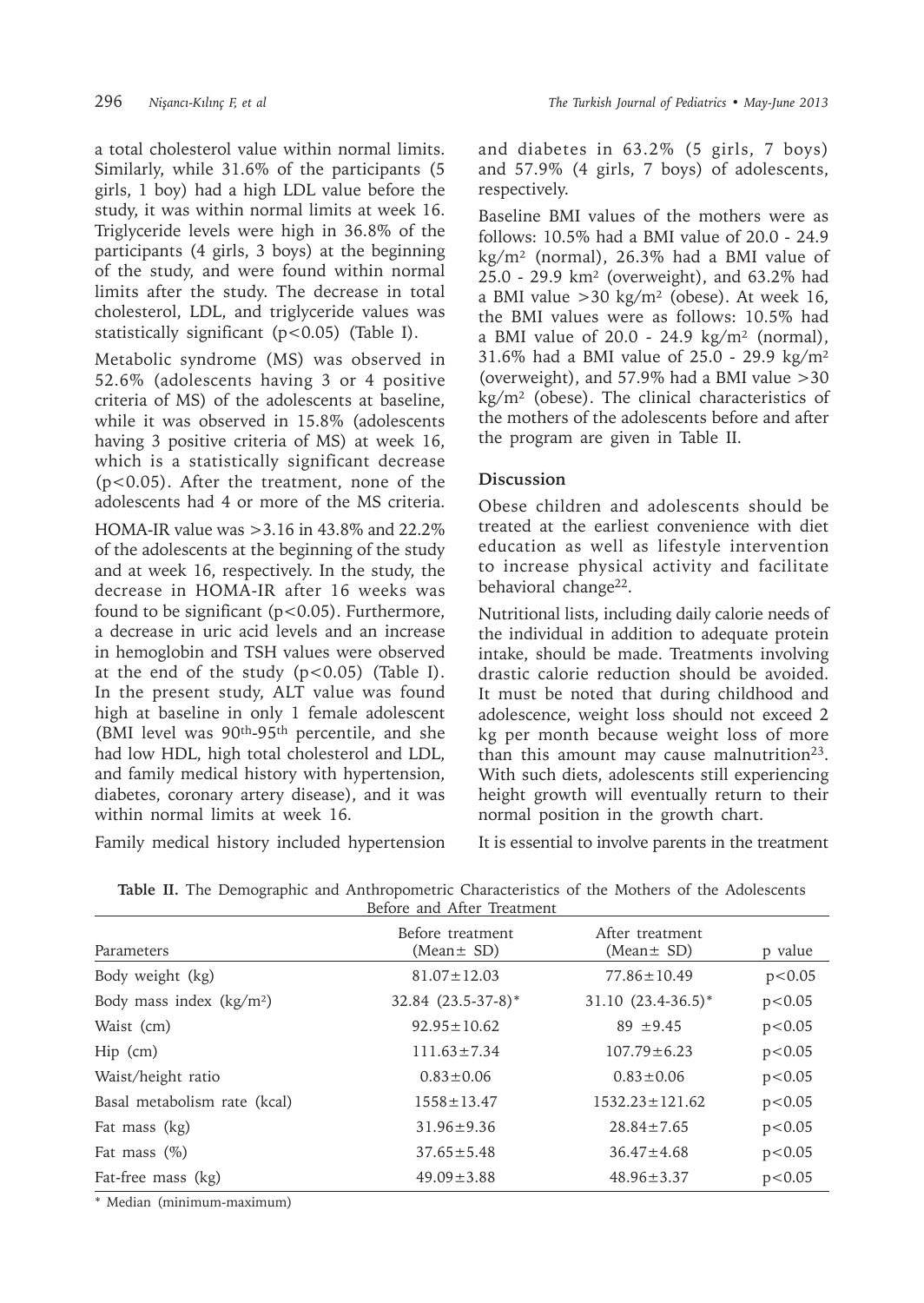of childhood obesity and MS, as the children are influenced by their parents throughout their development. Detailed explanation of the elements of lifestyle intervention (nutrition and exercise) to the patient and the patient's family is crucial. Parents should prevent their children from consuming calories that provide no nutrients, such as carbonated beverages, candies and salted snacks. They should not reward their kids with sweets and other "junk foods". They should provide homemade food as much as possible, and should not let their children watch television while eating since it may cause over-consumption. Lifestyle intervention including diet modification and a physical activity program was applied according to these important norms to the adolescents during the 16-week study period.

When we planned to involve the parents in the treatment of obesity, we realized that the medical history of the families included hypertension and diabetes in 63.2% and 57.9% of adolescents, respectively. Further, it was realized that the mothers of most of the adolescents participating in this study were also overweight or obese (89.5%), which is in parallel with the literature, where it is reported that children of obese parents are prone to be obese24. In the present study, the treatment caused a significant decrease in BMI values of the adolescents and their mothers (p<0.05). Furthermore, due to treatments, there was a decrease in the waist-to-hip ratio and waist circumference values, both of which have been used as predictive factors for MS, and are body fat percentage indicative and a chronic disease risk determiner for adults as well as children and adolescents<sup>25</sup> ( $p$ <0.05). The waist-to-height ratio, which has been used for the diagnosis of central obesity and to determine the metabolic and cardiovascular risks independent of age and gender<sup>13</sup>, was observed to be high at baseline; however, it was found decreased at week 16 as their weight decreased (p<0.05). Total cholesterol, LDL and triglyceride values of the participants were high at baseline, and they were found decreased after the study ( $p < 0.05$ ). In the present study, MS prevalence was found quite high (52.6%) at baseline. Şen et al.<sup>26</sup> reported a MS prevalence of 48.1%. Reinehr et al.<sup>27</sup> and Coppen et al. $28$  reported that a lifestyle intervention in obese children decreased the MS

prevalence and improved MS components; they also observed a correlation between weight loss and improvement in MS and its components. Similarly, we observed a 70% improvement in MS prevalence in the present study.

Elevated SBP and DBP are among the MS criteria20. Zhang et al.<sup>29</sup> showed in their study that hypertension and MS are asscociated with inflammation and endothelial dysfunction. Biomarkers such as CRP, soluble intercellular adhesion molecule (sICAM)-1 and sE-selectin reflect either the status of inflammation or the status of endothelial dysfunction. In our study, while there were decreases in blood pressure and MS parameters, we also observed a nonsignificant decrease in CRP.

A research has shown that exercise reduces CRP and fibrinogen concentration in adults, and that this is often independent of adiposity<sup>30</sup>. Fritsch et al.31 studied 27 overweight children and administered a one-year nutrition education, exercise therapy, and psychological care lifestyle intervention, and they observed a significant decrease in fibrinogen levels. In the present study, changes in fibrinogen and CRP levels were found to be statistically non-significant (p<0.05), which may be due to the shorter duration of the study or because the adolescents did not exercise as part of a treatment program. We believe that the longer program will have a greater effect on CRP levels and other markers of endothelial dysfunction.

In our study, we found that the obese individuals had higher uric acid levels at the beginning of the study. Elevated serum uric acid is associated with markers of a pro-inflammatory state. Zapolski et al.<sup>32</sup> suggested that uric acid should be taken into consideration as a link between renal dysfunction and both pro-inflammatory and prothrombotic state in patients with MS and coronary artery disease. In our study, a significant decrease in serum uric acid values was recorded after intervention  $(p<0.05)$ . Krzystek-Korpacka et al.<sup>33</sup> administered a oneyear weight reduction program (diet+exercise) in 113 children/adolescents (83 completed) and observed a significant reduction in serum uric acid values. The uric acid decrease at the end of our study may have been due to increased renal blood flow caused by decreased blood viscosity or increased water intake after intervention.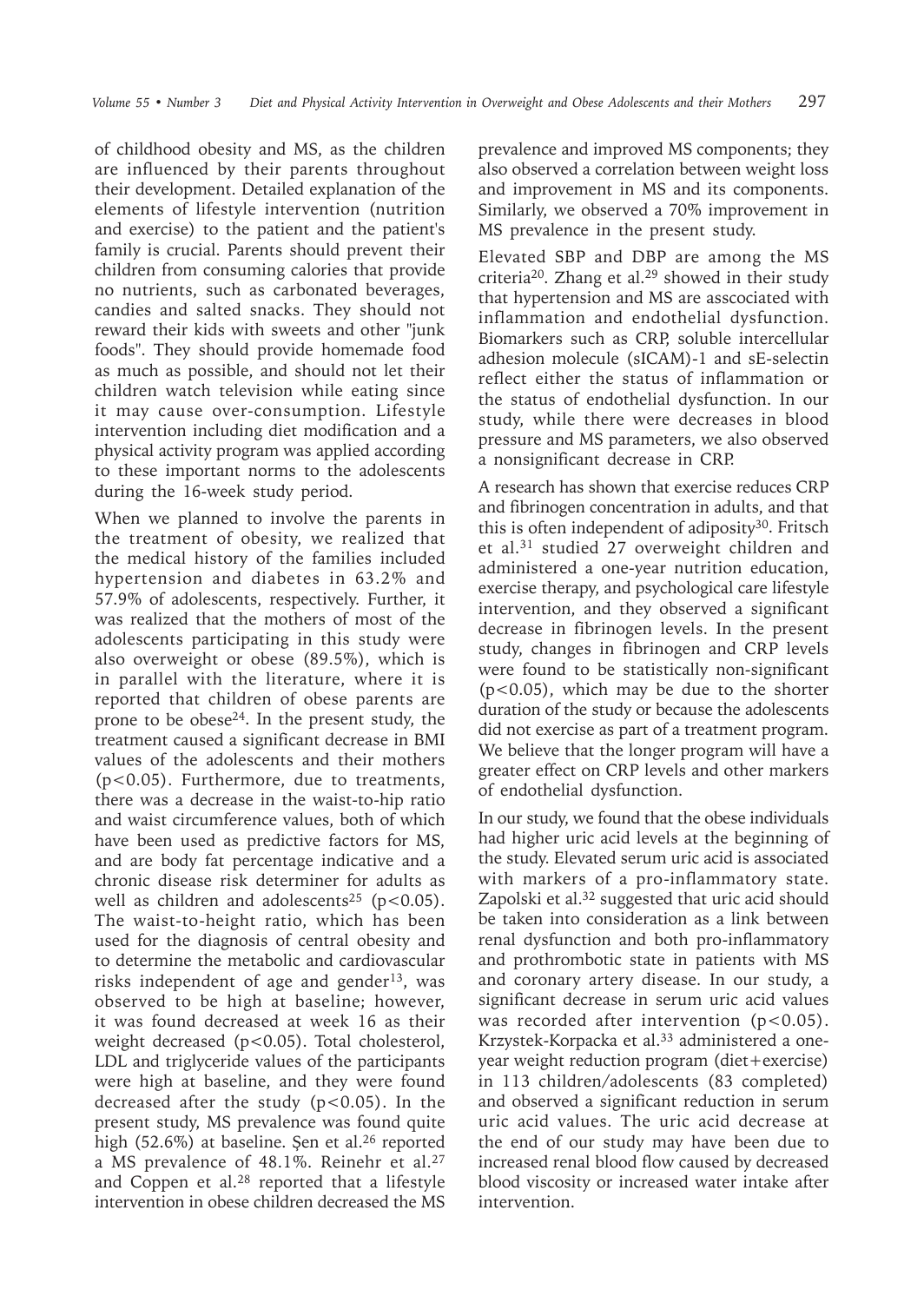Liver steatosis, known as non-alcoholic fatty liver disease, is common among obese children. Deposition of lipid within the liver is commonly associated with increased intra-abdominal fat<sup>34</sup>. In the present study, ALT value was found high at baseline in only one female adolescent (BMI, 90th-95th percentile; she had low HDL, high total cholesterol and LDL, and family medical history of hypertension, diabetes, coronary artery disease), and it was within normal limits at week 16. Wang et al.35 studied 10-17-yearold obese adolescents with non-alcoholic fatty liver disease and found that after following a one-month lifestyle intervention program, ALT and AST levels significantly decreased.

Several nonrandomized studies of lifestyle intervention in obese children have also shown that decreases in BMI are associated with improvements in insulin resistance<sup>36</sup>. Especially the physical activity improves the insulin sensitivity. Insulin resistance (HOMA- $IR > 3.16$ ) in the present study was found in 43.8% of the participants  $(n=16)$  at baseline, and at the end of the study, it had decreased to 22.2% (n=9). This decrease was not found to be statistically significant (p>0.05), which could be due to the low number of patients evaluated at the end of the study as well as the short duration of the study. Atabek et al.<sup>37</sup> reported a 37.1% insulin resistance in 148 obese children. Kolsgaard et al.<sup>38</sup> attained a significant decrease in HOMA-IR and insulin levels with a one-year diet and physical activity intervention program.

The measurement of the compliance of the children to the program could be evaluated indirectly by the decrease in body weight, BMI or skinfold thicknesses. However, we did not have a chance to determine which part of the two components of the program they complied with the most. Thus, we could not determine which of the two components led to the variability in the data measured. This is the limitation of our study, so further studies should be planned to determine the independent effect of the two components of the program.

Application of diet and lifestyle intervention to mothers along with adolescents motivated adolescents to get involved in the study. In the present study, a 16-week diet and lifestyle intervention program caused significant

improvement in obesity and MS in both adolescents and their mothers. In order to prevent the increase in obesity and MS, which are important public health issues, obese and overweight school-age children and adolescents should be identified in schools, and they should be treated to avoid further health problems that will inevitably occur in the future otherwise.

Another important result of our study is that the diet accompanied with lifestyle intervention including regular exercise improved the results. While weight loss, decreased waist circumference and waist-to-height ratio were observed at the end of the study, improvements in insulin resistance, cholesterol and uric acid levels were also recorded. However, the decrease in the markers of inflammation, fibrinogen as well as CRP levels, was not statistically important in the present study, which may be due to the shorter duration of the study or insufficient exercise performance of the adolescents. The treatment of obesity will become more difficult as its degree increases. Thus, early and versatile treatment programs involving both diet and lifestyle intervention should be the mainstay of the treatment.

#### **REFERENCES**

- 1. Eckel RH. Obesity and heart disease: a statement for health care professionals from the Nutrition Committee, American Heart Association. Circulation 1997; 96: 3248-3250.
- 2. Lobstein T, Baur L, Uauy R. IASO International Obesity Task Force. Obesity in children and young people: a crisis in public health. Obes Rev 2004; 5(Suppl): 4–104.
- 3. Flynn JT. Metabolic syndrome as a predictor of cardiovascular risk in children and adolescents. Am J Hypertens 2007; 20: 883.
- 4. International Diabetes Federation. The IDF consensus worldwide definition of the metabolic syndrome. 2005http://www.idf.org/webdata/docs/Metabolic\_ syndrome\_definition.pdf
- 5. Andersen RE, Crespo CJ, Bartlett SJ, Cheskin LJ, Pratt M. Relationship of physical activity and television watching with body weight and level of fatness among children: results from the Third National Health and Nutrition Examination Survey. JAMA 1998; 279: 938- 942.
- 6. Birch LL, Fisher JO. Development of eating behaviors among children and adolescents. Pediatrics 1998; 101(3 Pt 2): 539-549.
- 7. Pacifico L, Anania C, Martino F, et al. Management of metabolic syndrome in children and adolescents. Nutr Metab Cardiovasc Dis 2011; 21: 455-466.